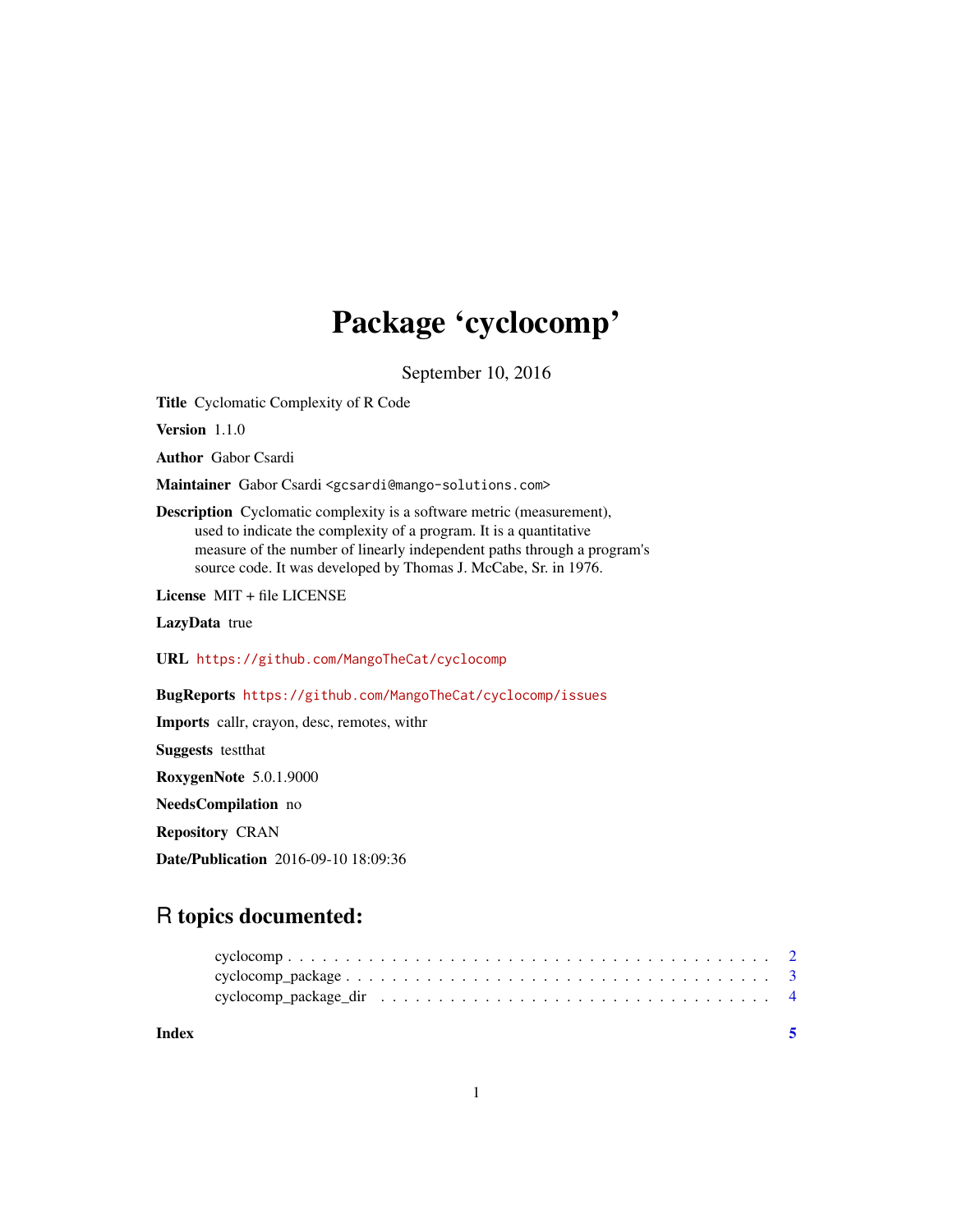<span id="page-1-1"></span><span id="page-1-0"></span>

#### Description

Cyclomatic complexity is a software metric (measurement), used to indicate the complexity of a program. It is a quantitative measure of the number of linearly independent paths through a program's source code. It was developed by Thomas J. McCabe, Sr. in 1976.

Calculate the cyclomatic complexity of an R function or expression.

#### Usage

cyclocomp(expr)

cyclocomp\_q(expr)

#### **Arguments**

expr An R function or expression.

#### Value

Integer scalar, the cyclomatic complexity of the expression.

#### See Also

Other cyclomatic complexity: [cyclocomp\\_package\\_dir](#page-3-1), [cyclocomp\\_package](#page-2-1)

#### Examples

```
## Supply a function
cyclocomp(
 function(arg) { calulate(this); and(that) }
)
cyclocomp(ls)
cyclocomp(cyclocomp)
## Or a quoted expression
cyclocomp(quote( if (condition) "foo" else "bar" ))
## cyclocomp_q quotes the expression for you
cyclocomp_q(while (condition) { loop })
## Complexity of individual control flow constructs
cyclocomp(quote({
 if (condition) this
}))
cyclocomp(quote({
```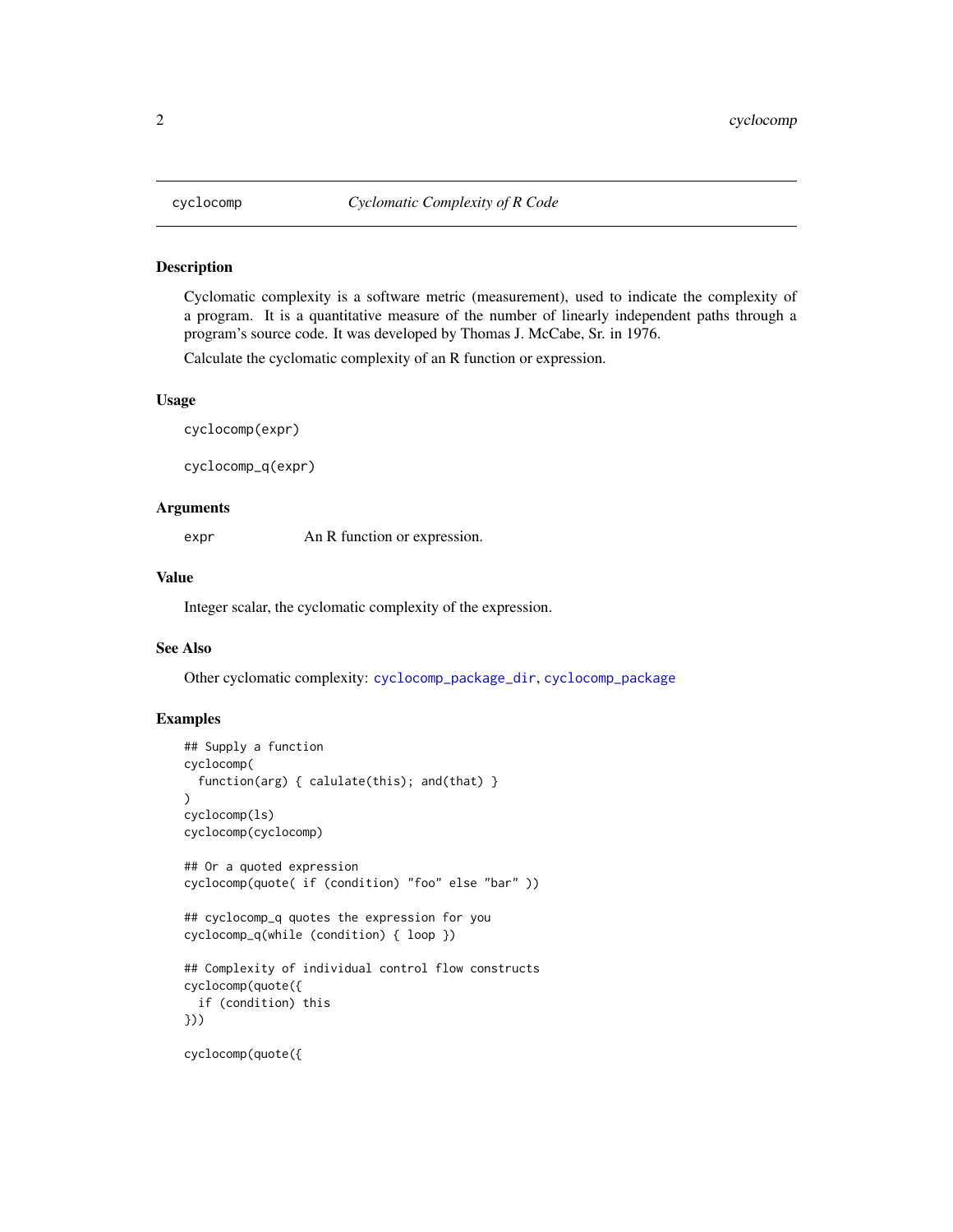```
if (condition) this else that
}))
cyclocomp(quote({
  for (var in seq) expr
}))
cyclocomp(quote({
  while (cond) expr
}))
cyclocomp(quote({
  repeat expr
}))
cyclocomp(quote({
  for (var in seq) {
    this
   break
    that
  }
}))
cyclocomp(quote({
  for (var in seq) {
   this
   next
    that
  }
}))
```
<span id="page-2-1"></span>cyclocomp\_package *Cyclomatic complexity of the objects in an installed package*

#### Description

Note that the package must be installed.

#### Usage

```
cyclocomp_package(package)
```
#### Arguments

package Package name, character scalar.

#### Value

Data frame with two columns: name and cyclocomp.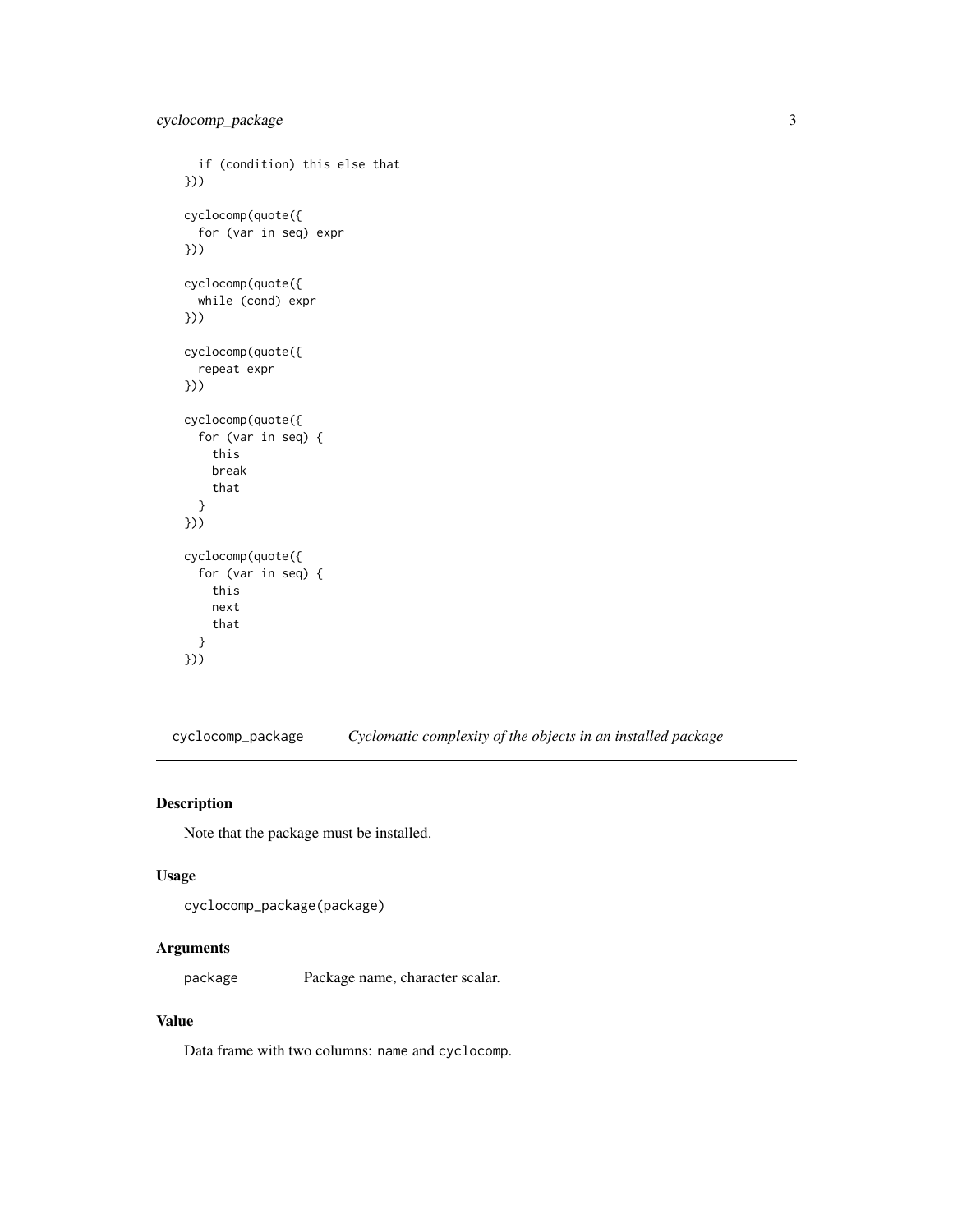#### See Also

Other cyclomatic complexity: [cyclocomp\\_package\\_dir](#page-3-1), [cyclocomp](#page-1-1)

#### Examples

```
## They might take a while to run
## Not run:
cyclocomp_package("grDevices")
cyclocomp_package("methods")
```
## End(Not run)

<span id="page-3-1"></span>cyclocomp\_package\_dir *Cyclomatic complexity of a local package*

#### Description

Automatically builds the package and installs it to a temporary directory.

#### Usage

```
cyclocomp_package_dir(path = ".")
```
#### Arguments

path Path to the root directory of the R package.

#### Value

Data frame with two columns: name and cyclocomp.

#### See Also

Other cyclomatic complexity: [cyclocomp\\_package](#page-2-1), [cyclocomp](#page-1-1)

<span id="page-3-0"></span>